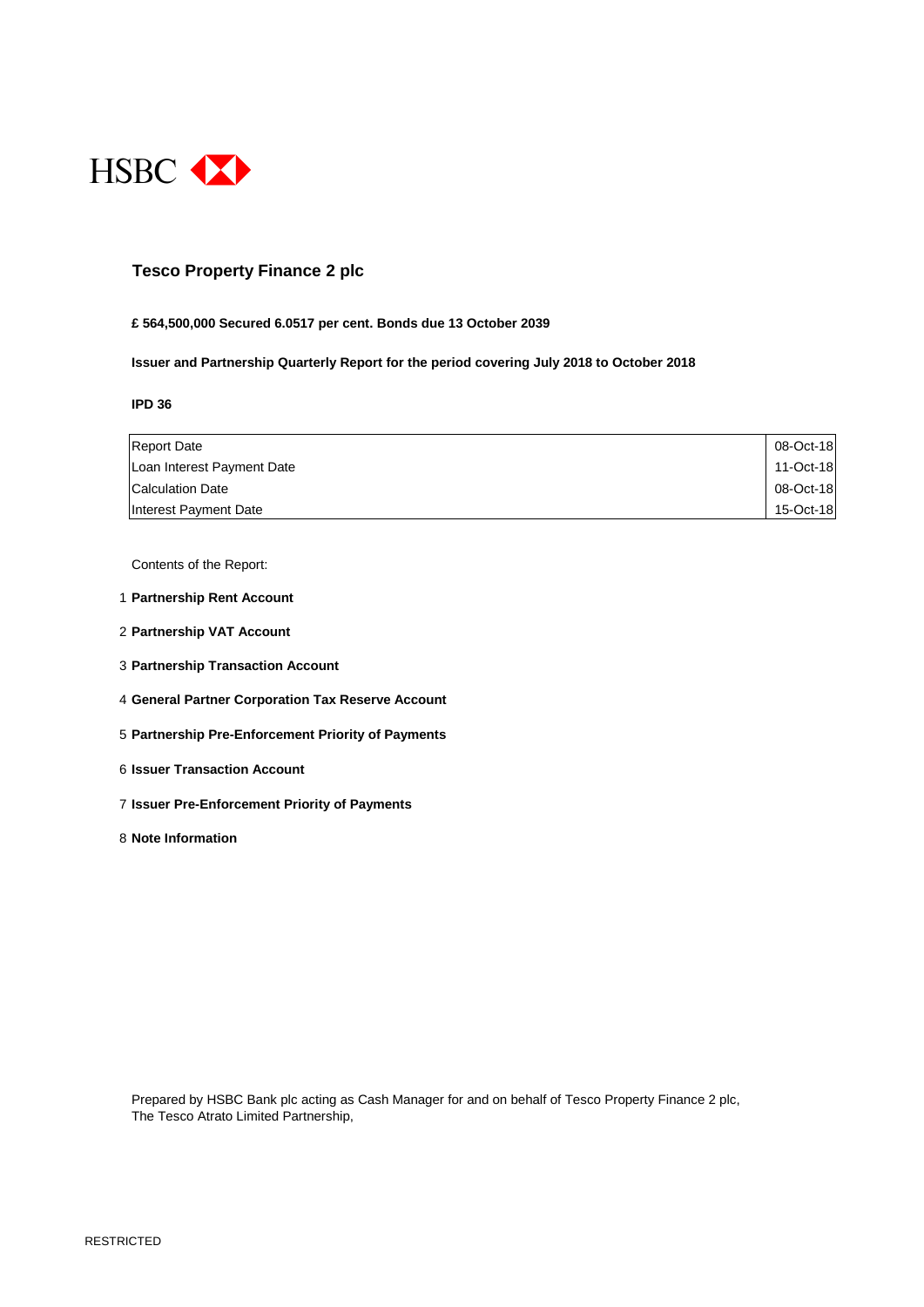#### **1. Partnership Rent Account**

|             | Opening Balance                                        | Cr<br>۰                            |  |
|-------------|--------------------------------------------------------|------------------------------------|--|
| <b>DATE</b> | <b>ENTRY DETAILS</b>                                   | CR/DR<br>AMOUNT (£)                |  |
| 27-Sep-18   | Rent<br>11-Oct-18   To Partnership Transaction Account | 9,749,497.20 Cr<br>9,749,497.20 Dr |  |
|             | <b>Closing Balance</b>                                 | Cr<br>$\blacksquare$               |  |

#### **2. Partnership VAT Account**

|                                     | <b>Opening Balance</b>                       | 1,925,404.57 Cr                                    |       |
|-------------------------------------|----------------------------------------------|----------------------------------------------------|-------|
| <b>DATE</b>                         | <b>ENTRY DETAILS</b>                         | AMOUNT (£)                                         | CR/DR |
| 30-Jul-18<br>10-Oct-18<br>27-Sep-18 | <b>VAT Payment</b><br>Funding<br>VAT Funding | 1,851,650.06 Dr<br>73,754.51 Dr<br>1,948,899.41 Cr |       |
|                                     | <b>Closing Balance</b>                       | 1,948,899.41 Cr                                    |       |
|                                     |                                              |                                                    |       |

# **3. Partnership Transaction Account**

|              | Opening Balance                  | 500,000.00 Cr    |       |
|--------------|----------------------------------|------------------|-------|
| <b>DATE</b>  | <b>ENTRY DETAILS</b>             | AMOUNT (£)       | CR/DR |
|              |                                  |                  |       |
| 08-Oct-18    | <b>ICredit Interest</b>          | 2,131.83 Cr      |       |
| 10-Oct-18    | Transfer from VAT Account        | 73,754.51 Cr     |       |
| $10$ -Oct-18 | Transfer from Rent               | 9,749,497.20 Cr  |       |
| 10-Oct-18    | <b>Trustee Fee</b>               | 1,500.00 Dr      |       |
| $10$ -Oct-18 | <b>Ongoing Fee</b>               | 92,449.71 Dr     |       |
| 10-Oct-18    | <b>Expenses</b>                  | 25,730.24 Dr     |       |
| 10-Oct-18    | Partnership Swap payment         | 687,326.00 Cr    |       |
| 10-Oct-18    | Partnership Debt                 | 10,258,558.36 Dr |       |
| 10-Oct-18    | Property Pool Manager Fee        | 200,736.46 Dr    |       |
| 10-Oct-18    | Partnership distribution account | $0.00$ Dr        |       |
|              | <b>Closing Balance</b>           | 433.734.77 Cr    |       |
|              |                                  |                  |       |

#### **4. General Partner Corporation Tax Reserve Account**

|             | Opening Balance        | $0.00$ Cr           |
|-------------|------------------------|---------------------|
| <b>DATE</b> | <b>ENTRY DETAILS</b>   | CR/DR<br>AMOUNT (£) |
|             |                        |                     |
|             | <b>Closing Balance</b> | $0.00C$ r           |
|             |                        |                     |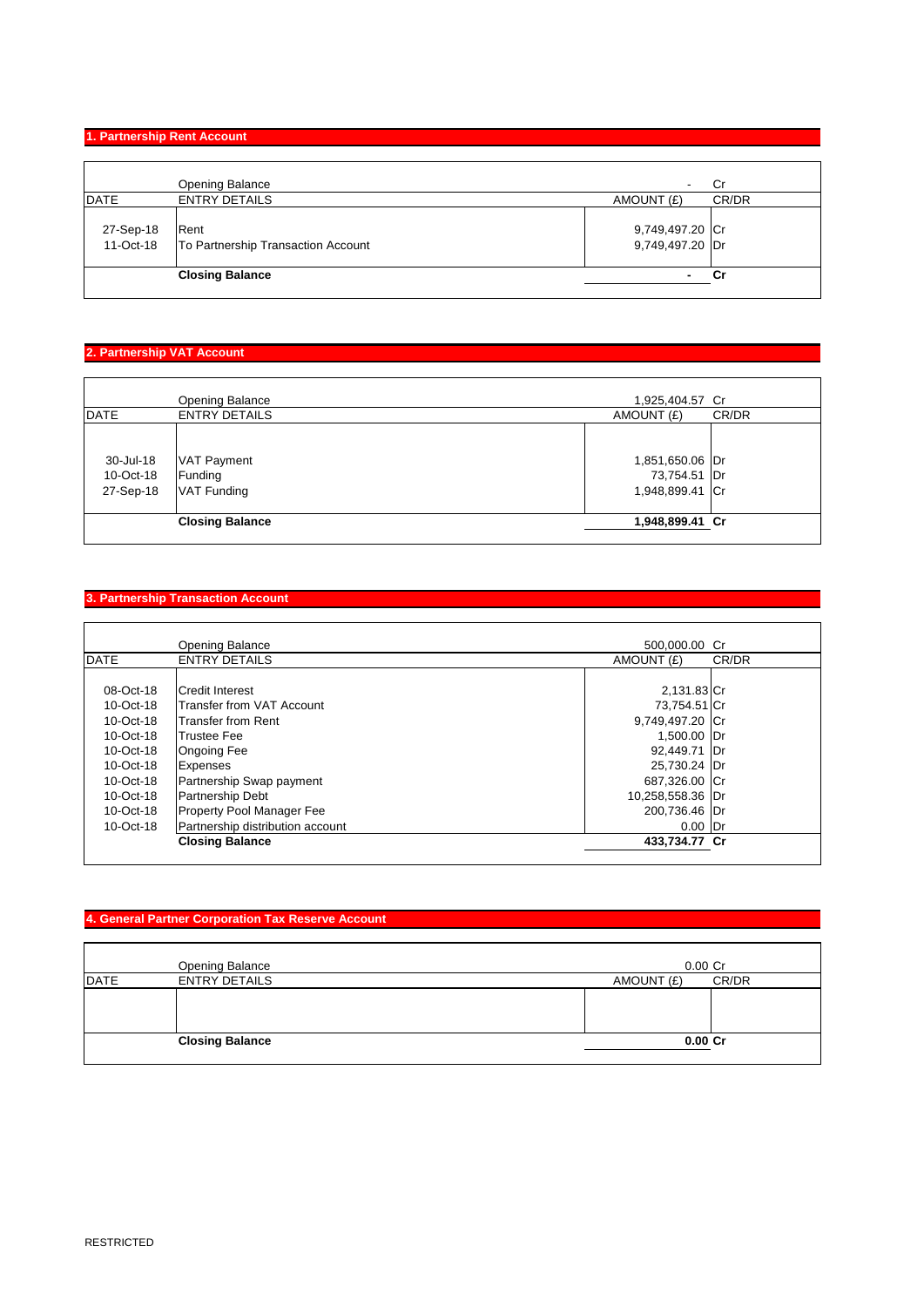# **5. Partnership Pre-Enforcement Priority of Payments**

|              |                                                                                                                   | <b>Funds Paid Out of</b> | <b>Funds Received</b> |
|--------------|-------------------------------------------------------------------------------------------------------------------|--------------------------|-----------------------|
| Date         |                                                                                                                   | account(E)               | into account $(E)$    |
| 11-Oct-18    |                                                                                                                   |                          |                       |
|              | <b>Partnership Available Funds</b>                                                                                |                          |                       |
|              |                                                                                                                   |                          |                       |
| a)           | <b>Rental Income</b>                                                                                              |                          | 9,749,497.20          |
| b)           | Funds from Issuer under Partnership Swaps                                                                         |                          | 10,258,582.98         |
| C)           | From Partnership VAT Account                                                                                      |                          | 73,754.51             |
| d)           | From Partnership Disposal Proceeds Account                                                                        |                          |                       |
| e)           | From Partnership Insurance Proceeds Account                                                                       |                          |                       |
| $f$ )        | Interest received by the Partnership Accounts and Rent Account                                                    |                          | 2,131.83              |
| g)           | Eligible Investment Earnings by Partnership                                                                       |                          |                       |
| h)           | Advance under Committed Subordinated Loan Agreement                                                               |                          |                       |
| i)           | Net proceeds of a CPO Disposal or a Mortgage Property                                                             |                          |                       |
| j)           | Net proceeds of a disposal of a Mortgage Property                                                                 |                          |                       |
| k)           | Any other sums standing to the credit of the Partnership Transaction Ac                                           |                          | 66,265.23             |
|              | <b>Partnership Pre-Enforcement Priority of Payments</b>                                                           |                          |                       |
|              |                                                                                                                   |                          |                       |
| a)           | <b>Partnership Security Trustee Fees</b>                                                                          | 1,500.00                 |                       |
| b)           | Issuer Security Trustee Fee, Bond Trustee, operating expenses of the<br>Issuer (Ongoing Partnership Facility Fee) | 86,699.71                |                       |
| C)           | Partnership Operating Expenses excluding GP UK Tax                                                                | 24,839.35                |                       |
| d)           | Partnership Operator Fee                                                                                          | 890.89                   |                       |
| d)           | Property Advisor Fee (Annual 25 K Jan)                                                                            |                          |                       |
| d)           | Nominees Corporate Services Provider Fee                                                                          |                          |                       |
| d)           | Nominees Holdco Corporate Services Provider Fee                                                                   |                          |                       |
| d)           | Nominees Side Letter payments                                                                                     |                          |                       |
| d)           | Nominees Holdco Side Letter payments                                                                              |                          |                       |
| d)           | <b>Account Bank Fee</b>                                                                                           |                          |                       |
| d)           | Cash Manager Fee                                                                                                  |                          |                       |
|              | Issuer Account Bank, PPA CM, CSP Fee (Ongoing Partnership Facility                                                |                          |                       |
| d)           | Fee)                                                                                                              | 5,000.00                 |                       |
| d)           | Headlease payment                                                                                                 |                          |                       |
| e)           | Partnership Expenses Ledger payment                                                                               |                          |                       |
| f            | Partnership Debt Interest                                                                                         | 7,395,875.36             |                       |
| f)           | Partnership Swap payment                                                                                          | 9,571,256.98             |                       |
| g)           | Partnership Debt Principal                                                                                        | 2,862,683.00             |                       |
|              | Issuer Partnership Swap Termination Amount (Ongoing Partnership Facility)                                         |                          |                       |
| h)           | Fee)                                                                                                              | 750.00                   |                       |
| i)           | Partnership Swap Termination Amount                                                                               |                          |                       |
| j)           | Property Pool Manager Fee                                                                                         | 200,736.46               |                       |
| $\mathsf{k}$ | Partnership Expenses Ledger payment                                                                               |                          |                       |
| $\mathsf{I}$ | <b>Alteration Adjustment Rent</b>                                                                                 |                          |                       |
| m)           | Committed Subordinated Loan payment                                                                               |                          |                       |
| n)           | Partnership Distribution Account                                                                                  | 0.00                     |                       |
|              | <b>Totals</b>                                                                                                     | 20,150,231.75            | 20,150,231.75         |
|              |                                                                                                                   |                          |                       |

| Expense Reserve Ledger - Max GBP 500,000.00 |                                     |                     |  |
|---------------------------------------------|-------------------------------------|---------------------|--|
|                                             | Opening Balance                     | 500.000.00 Cr       |  |
| <b>DATE</b>                                 | <b>ENTRY DETAILS</b>                | AMOUNT (£)<br>CR/DR |  |
|                                             | Partnership Expenses Ledger payment | CR                  |  |
|                                             | Partnership Expenses Ledger payment | CR                  |  |
|                                             | <b>Closing Balance</b>              | 500,000.00 Cr       |  |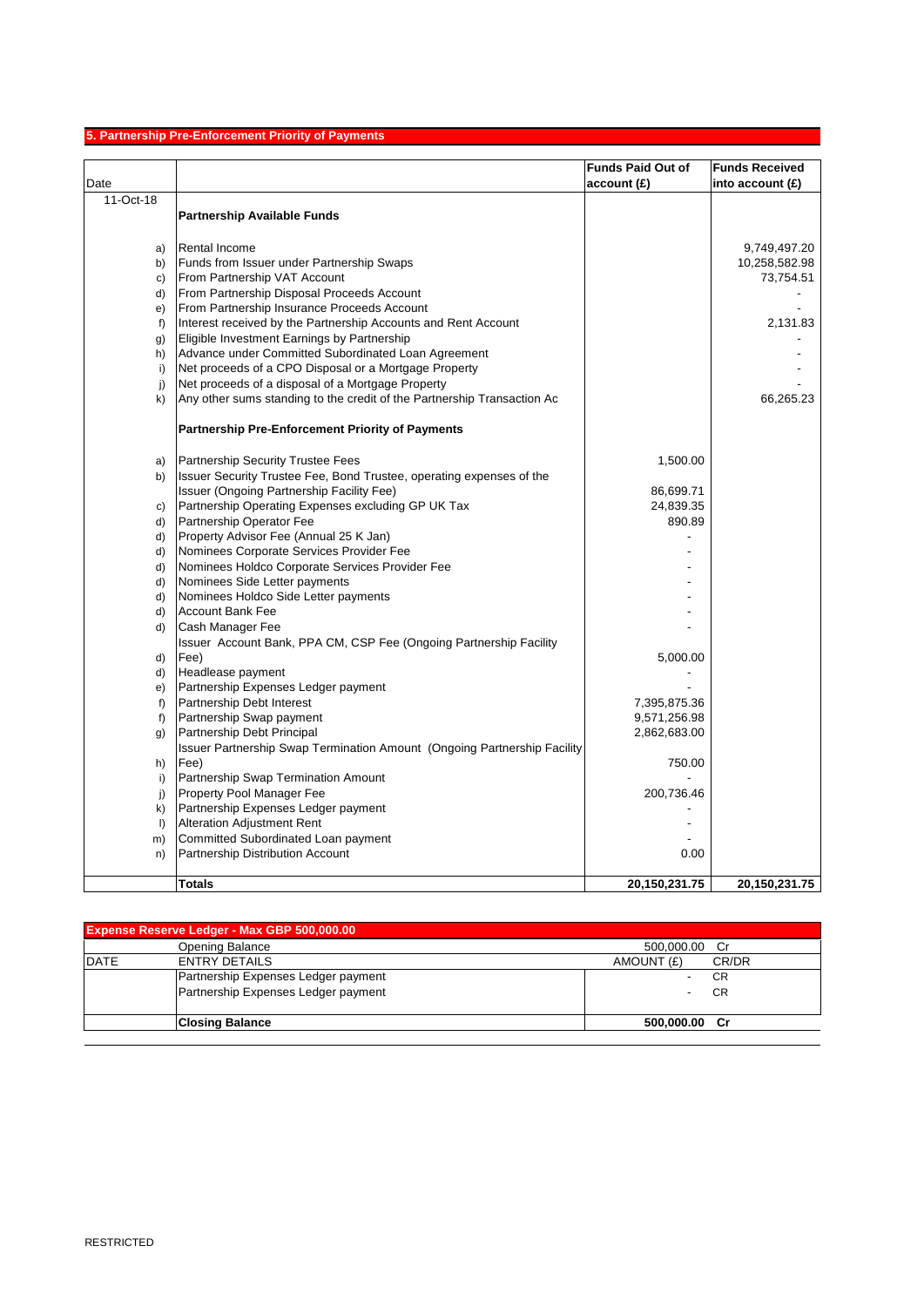# **6. Issuer Transaction Account**

|             | <b>Opening Balance</b>                                      | 83,818.27 Cr     |       |
|-------------|-------------------------------------------------------------|------------------|-------|
| <b>DATE</b> | <b>ENTRY DETAILS</b>                                        | AMOUNT (£)       | CR/DR |
|             |                                                             |                  |       |
| 01-Aug-18   | <b>Credit Interest</b>                                      | 22.56 Cr         |       |
| 03-Sep-18   | <b>Credit Interest</b>                                      | 29.75 Cr         |       |
| 01-Oct-18   | Credit Interest                                             | 25.74 Cr         |       |
| 11-Oct-18   | <b>Swaps Receipts</b>                                       | 687,326.00 Cr    |       |
| $15-Ort-18$ | <b>Partnership Debt</b>                                     | 10,258,558.36 Cr |       |
| 15-Oct-18   | <b>Swap Pays</b>                                            | 687,326.00 Dr    |       |
| 15-Oct-18   | <b>Ongoing Fee</b>                                          | 91,699.71 Cr     |       |
| 15-Oct-18   | <b>HSBC Fee</b>                                             | 7,700.00 Dr      |       |
| 15-Oct-18   | <b>Issuer Operating Expenses</b>                            | 83,999.71 Dr     |       |
| 15-Oct-18   | Issuer Profit (paid as part of Ongoing Fee)                 | 750.00 Cr        |       |
| 15-Oct-18   | <b>Notes</b>                                                | 10,258,558.35    | Dr    |
| 15-Oct-18   | <b>Issuer/Issuer Holdco Corporate Services Provider Fee</b> | ٠                | lDr   |
|             | <b>Closing Balance</b>                                      | 84,646.33 Cr     |       |
|             |                                                             |                  |       |

# **7. Issuer Pre-Enforcement Priority of Payments**

| Date      |                                                      | <b>Funds Paid Out of</b><br>account(E) | <b>Funds Received</b><br>into account $(f)$ |
|-----------|------------------------------------------------------|----------------------------------------|---------------------------------------------|
| 15-Oct-18 |                                                      |                                        |                                             |
|           |                                                      |                                        |                                             |
|           | <b>Issuer Available Funds</b>                        |                                        |                                             |
|           |                                                      |                                        |                                             |
| a)        | Funds due to Issuer under Partnership Swap Agreement |                                        | 9,571,256.98                                |
| b)        | Amounts due to Issuer in respect of Partnership Loan |                                        | 10,351,008.07                               |
| c)        | Any amount due to Issuer under Issuer Swap Agreement |                                        | 10,258,582.98                               |
| d)        | Ineterest Received by Issuer on Transaction Account  |                                        |                                             |
| e)        | Eigible Investment Earnings                          |                                        |                                             |
|           |                                                      |                                        |                                             |
|           | <b>Issuer Pre-Enforcement Priority of Payments</b>   |                                        |                                             |
| a)        | <b>Bond Trustee Fee</b>                              | 1,200.00                               |                                             |
| a)        | <b>Issuer Security Trustee Fee</b>                   | 1,500.00                               |                                             |
| b)        | <b>Issuer Operating Expenses</b>                     | 83,999.71                              |                                             |
| c)        | Issuer/Issuer Holdco Corporate Services Provider Fee |                                        |                                             |
| c)        | Paying Agent Fee                                     | 500.00                                 |                                             |
| c)        | <b>Account Bank Fee</b>                              | 750.00                                 |                                             |
| C)        | Cash Manager Fee                                     | 3,750.00                               |                                             |
| d)        | <b>Bond Interest</b>                                 | 7,395,875.35                           |                                             |
| d)        | <b>Bond Principal</b>                                | 2,862,683.00                           |                                             |
| d)        | <b>Issuer Swap Provider</b>                          | 9,571,256.98                           |                                             |
| d)        | Partnership Swap payment                             | 10,258,582.98                          |                                             |
| e)        | <b>Issuer Profit</b>                                 | 750.00                                 |                                             |
| f)        | <b>Swap Subordinated Amounts</b>                     |                                        |                                             |
| g)        | <b>Issuer Partnership Swap Termination Amount</b>    |                                        |                                             |
| h)        | <b>Issuer Transaction Account</b>                    | 0.01                                   |                                             |
|           |                                                      |                                        |                                             |
|           | <b>Totals</b>                                        | 30,180,848.03                          | 30,180,848.03                               |